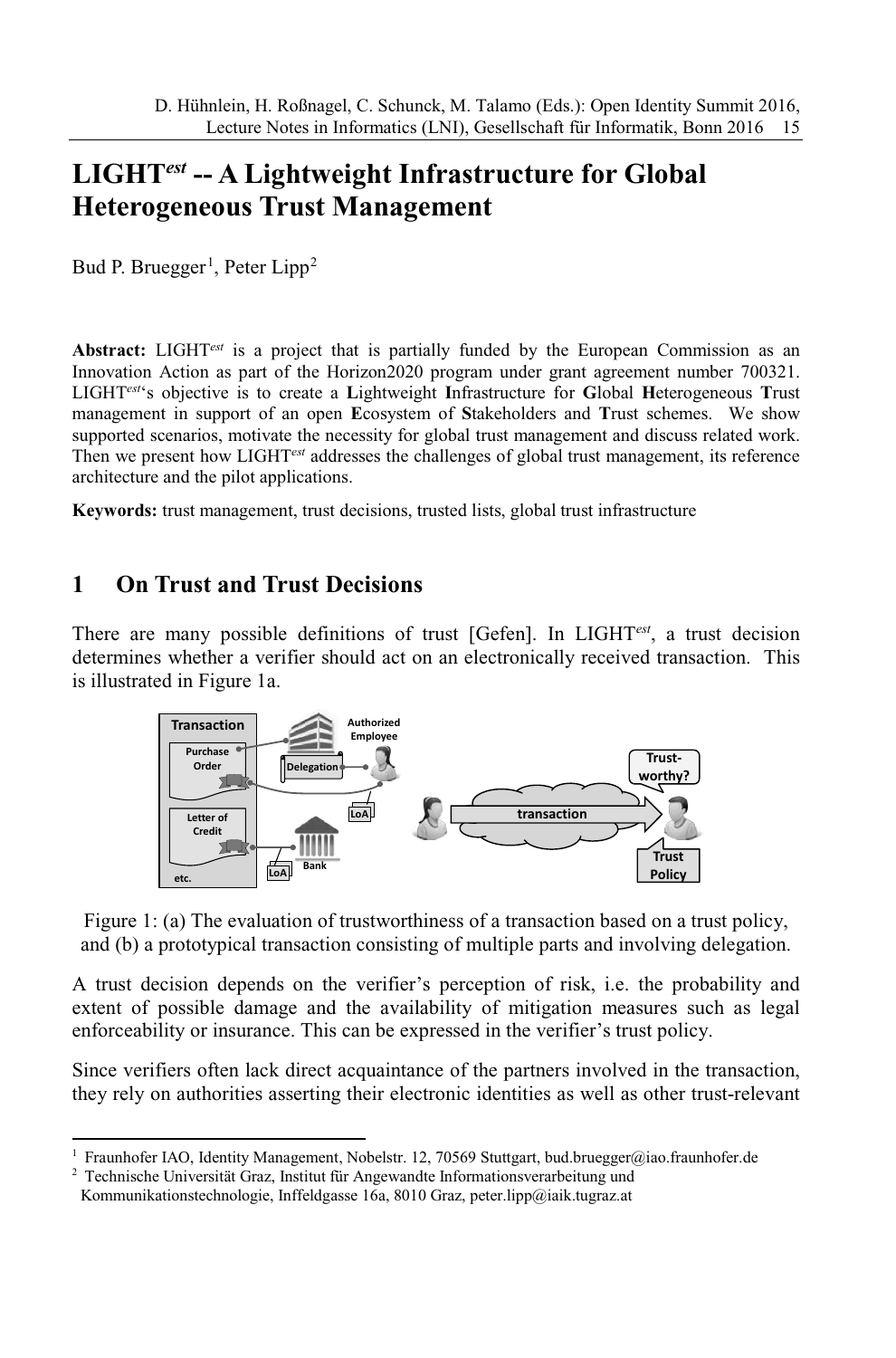properties. These authorities manage *trust schemes* that assign Levels of Assurance (LoAs) to identities. Scheme information can, for example, be published in the form of a *Trusted List* (or Trust Status List) as defined, for example, by ETSI [ETSI16].

Figure 1b shows, by example of electronic trade, how a transaction involves multiple data records, each of them being associated with some identity<sup>3</sup>. For example, the purchase order in the figure is associated with the authorized employee who signed it; the letter of credit is associated with its issuing bank. The association can be either direct or indirect through a mechanism of delegation [Mod05] [Van09] [Eur09] [STO] [Lei14].

Trust in transaction data is derived from the LoA of the identities that are linked to the various records. The LoA of a single identity can be rated differently by different authorities issuing trust lists. It is important for a globally scalable trust infrastructure such as LIGHT*est* that multiple, potentially conflicting perceptions of trust can co-exist and avoiding the need for all verifiers to share a single perception in order to participate.

It is up to verifiers to determine in their trust policies which trust schemes (lists) are to be applied. The trust policy also states the minimal levels of assurance required for each data record in order to consider the transaction trustworthy.

#### **1.1 Different Trust Schemes for Different Aspects of Trust**

Many real-world applications require a variety of trust schemes, focusing on different aspects of trust influencing the transaction risks. Examples include:

- **Identity-centric**: This type of trust, also addressed by eIDAS [eIDAS], focuses on the certainty that an electronic entity represents a certain legal entity. This identity-centric type of trust is the basis for legal validity and enforcement.
- **Reputation-centric:** This includes properties such as customer satisfaction ratings in "electronic shopping".
- **Business-centric**: This includes properties such as credit ratings, the capital that is backing liability, etc. Business-centric ratings are often specific to a business area and/or a type of transaction.
- **Quality-centric**: This includes ratings of the quality of offered merchandize or services that is verified and certified by some authority.
- **Compliance-centric**: Compliance-centric trust schemes typically use Boolean levels of assurance (compliant/non-compliant) and include things such as compliance with regulations on the protection of personal data, compliance with export regulations, or the Italian anti-mafia certification.
- **Based on direct experience**: A trust scheme may also be based on direct experience with the transaction participants and could, for example, be expressed in the form of black- and whitelists.

Such an association can, for example, be established by electronic signatures.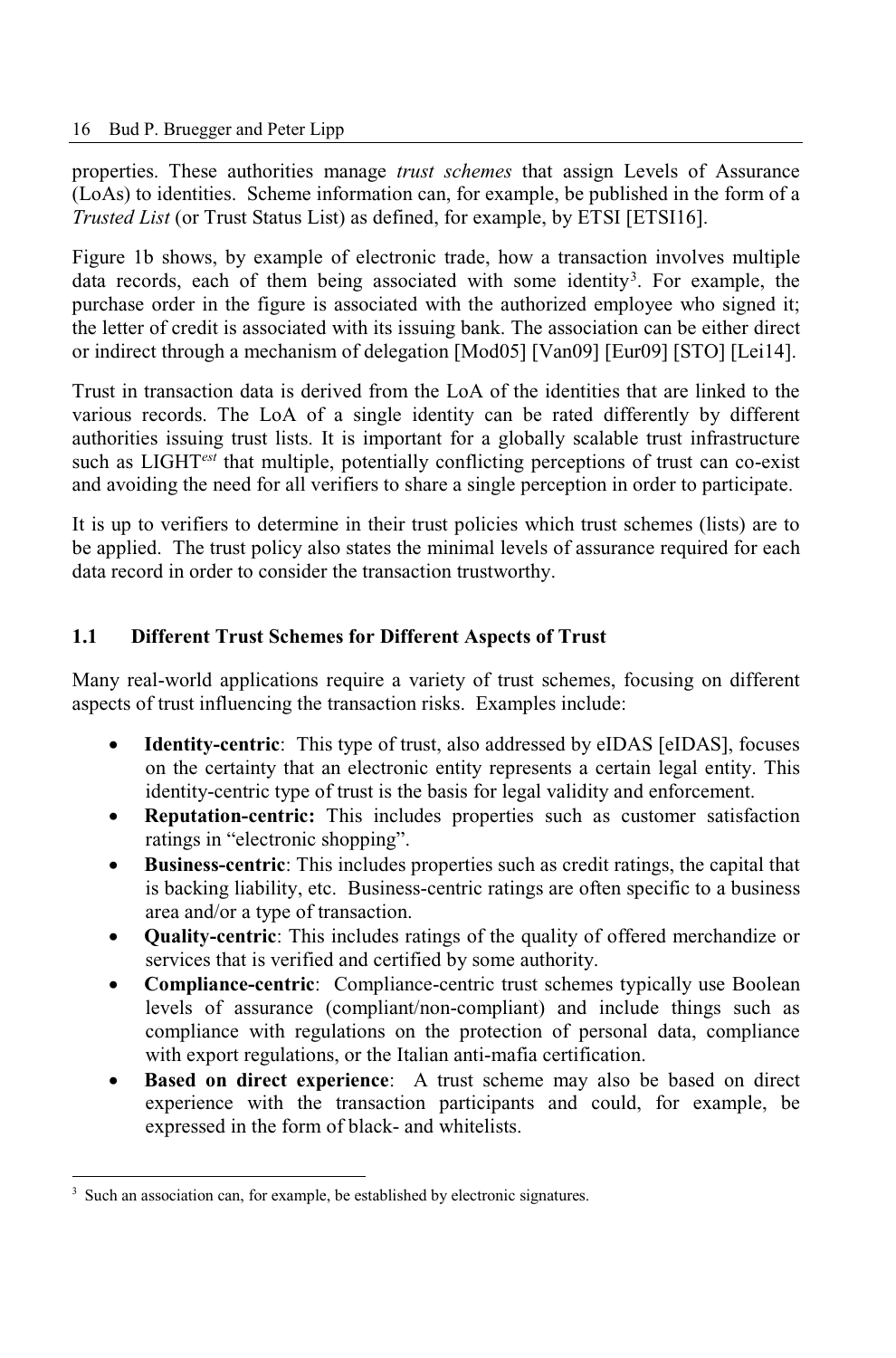#### 1.2 **Types of Trust Schemes**

To cater to different requirements of trust management, LIGHT*est* supports a variety of different trust scheme types. They include the following: **(i) Boolean** trust schemes, for example indicating whether an issuer is **qualified**, **(ii)** Trust schemes using **levels of assurance** and **(iii)** Trust schemes certifying **arbitrary sets of attributes**.

While most common trust schemes and the data certified will be public, LIGHT*est* technology can also be used for certifying potentially sensitive data through the use of **sensitive trust schemes**. They avoid linkability to the entities it describes and optionally supports selective disclosure of attributes under the control of these entities.

# **2 Previous and Related Work**

LIGHT*est* can be seen as an extension and evolution of the trust infrastructure of the now completed FP7 project *FutureID* [Fut][Bru15]. The following shows how LIGHT*est* advances the state of the art:

### **2.1 Trust Lists**

Probably the most common way to express trust schemes is in the form of signed trust lists. Among the best known are ETSI's TS 119 612 [ETSI16] with its update that is expected as basis for an eIDAS implementation act and SAML V2.0 Identity Assurance Profiles [SAML10] used, for example, by the Kantara initiative [Kan].

The direct use of trust lists by verifiers is very onerous. It is comparable to the direct use of certificate revocation lists that have been largely replaced by OCSP [RFC6960] providing a way to use simple queries of the status of individual certificates.

To use trust lists directly, verifiers are responsible for the following tasks: **(i)** Securely provision the list's trust anchor (the certificate used to validate the list's signature) and location, **(ii)** download the list, **(iii)** verify the list's signature, **(iv)** parse the list, **(v)** load the list data in some local storage that permits querying of individual entries, **(vi)** repeat some of the above tasks every time the list is updated or its trust anchor expires and has to be renewed. Since such a procedure is too cumbersome for normal verifiers, this complexity and responsibility will typically be offloaded to Validation Authorities.

LIGHT*est* provides an alternative solution to Validation Authorities that is conceptually equivalent to that of OCSP: It enables verifiers to query individual trust list entries over the network at the authority who issued the trust list<sup>4</sup>.

Figure 2 illustrates the difference between the direct use of trust lists by verifiers and the

<sup>4</sup> Or a trusted third party who publishes the trust list in representation of this authority.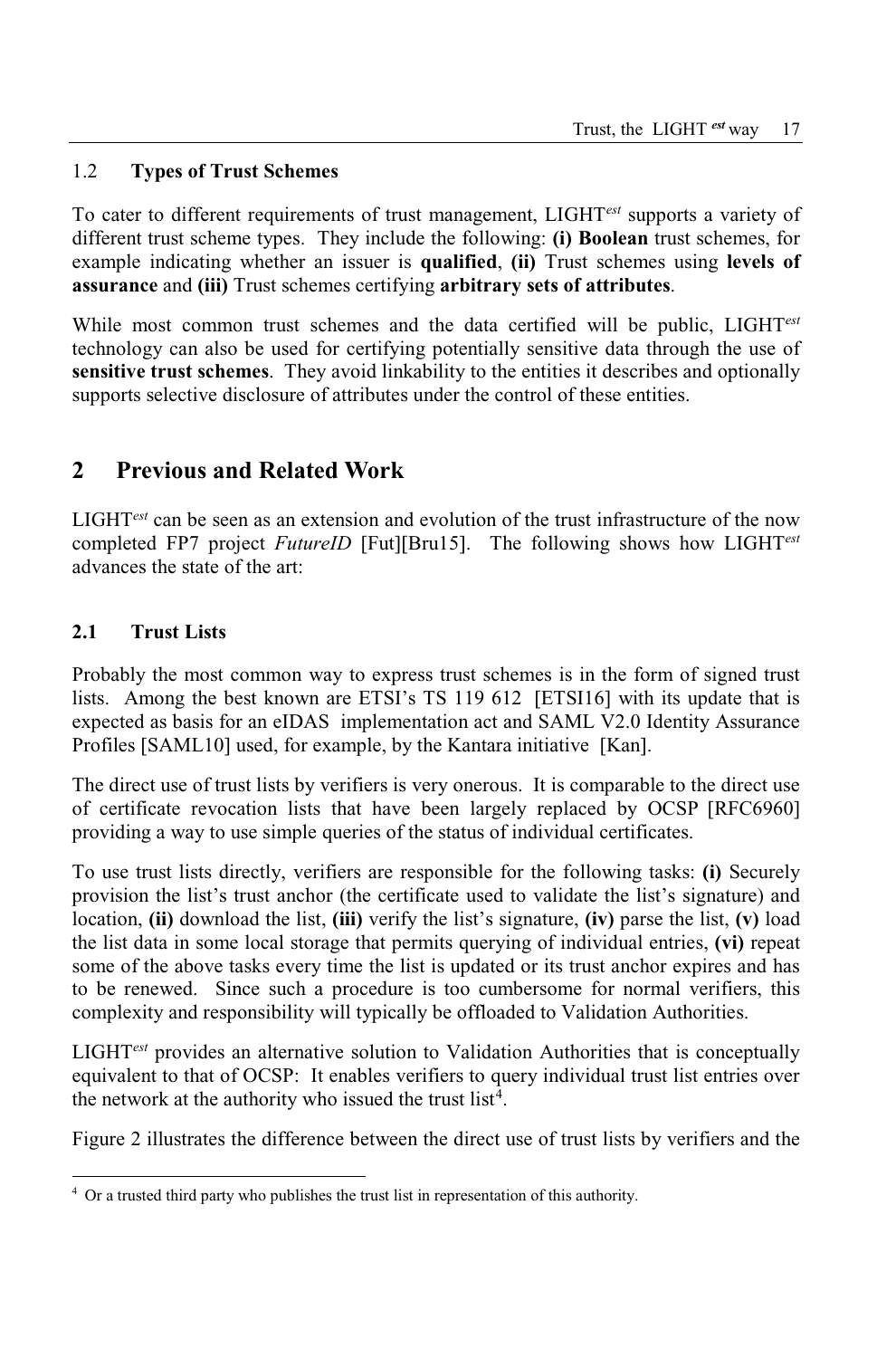much more convenient querying of trust list items through the LIGHT*est* trust infrastructure. It shows how the verification of the trustworthiness of a single certificate is managed in the two cases.



Figure 2: Comparison of direct use of a trust lists vs. the querying of a list item in LIGHTest .

The following advantages of the LIGHT*est* approach are evident: A single trust root covers all current and future trust lists in LIGHT*est*, while verifiers need to provision and update one trust anchor per list in case of direct use. LIGHT*est* replaces the cumbersome tasks or setting up and continuously updating a local trust store with simple queries of list items.

#### **2.2 Validation Authorities**

Validation authorities (VAs) relieve verifiers from the burdensome management of trust lists. Prime examples are the VAs operated by member states for qualified signatures. Figure 3 illustrates how a VA interfaces between verifiers and trust lists, offering a query interface. Evidently, all verifiers share the same perception of trust.

Figure 4 shows the alternative approach taken by LIGHT*est* . Here, every trust list is rendered queryable through its publication in the LIGHT*est* trust infrastructure. Shifting the point of publication to the trust lists allows different verifiers to apply different perceptions of trust, i.e., different sets of trust lists.

Another difference between validation authorities and LIGHT*est* is also illustrated in these figures: In LIGHT*est* , verifiers send queries that are very small, typically a single network packet<sup>5,</sup> containing only a hash of the certificate to verify.

The LIGHT*est* approach is thus by several orders of magnitude more efficient in the required network resources and the possible response times. When planning for global scalability, such efficiency becomes important.

<sup>5</sup> DNS queries preferentially use a single UDP packet.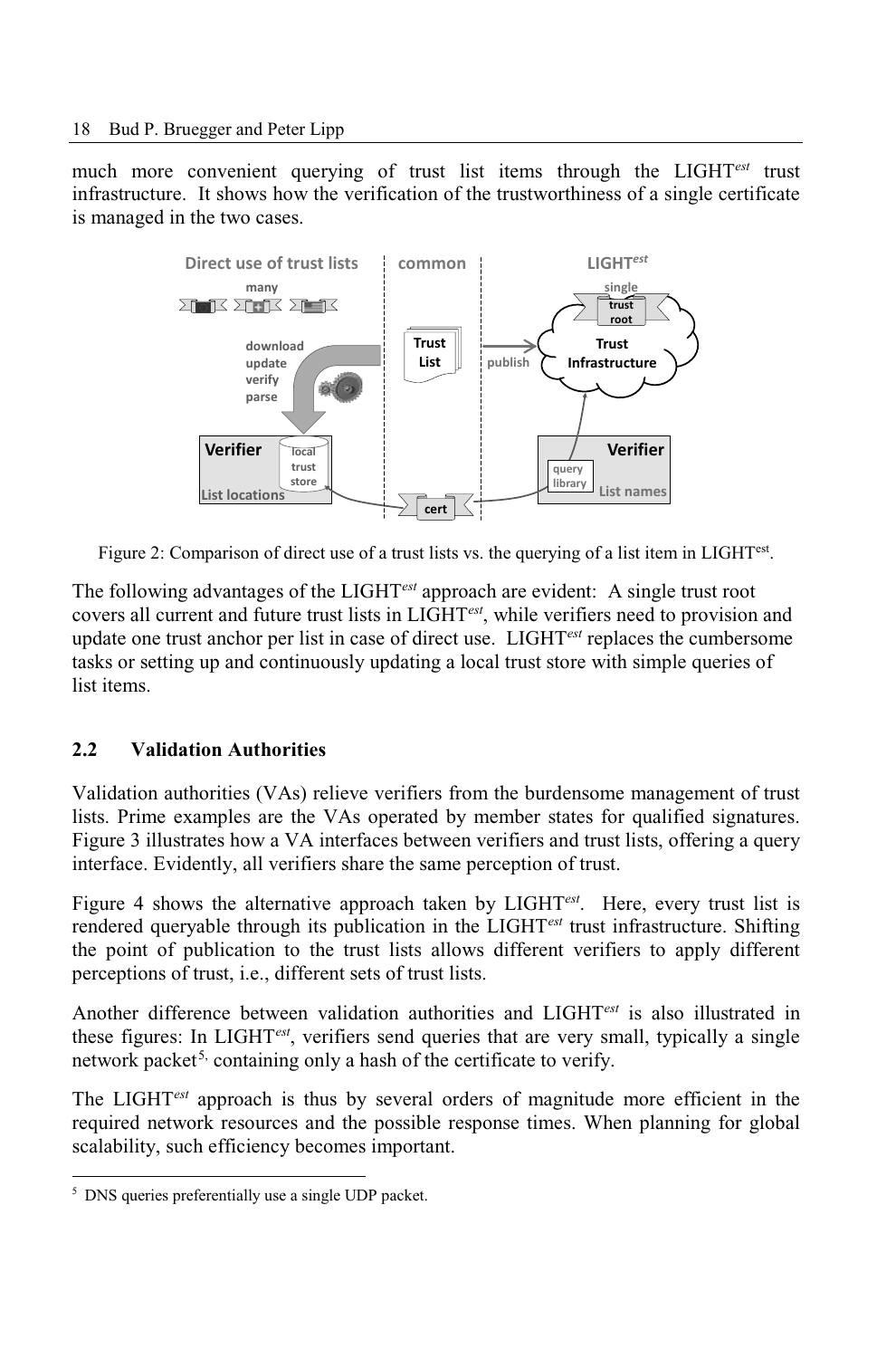**Trust List C**

**Trust Scheme Publication Authority C**







**Trust List B**

**small query**

In many application areas, confidentiality and privacy may be a bigger issue than efficiency. For example, in the field of e-procurement, neither purchaser nor supplier may be willing to send the full data to a validation authority operated by a national authority. Since LIGHT*est* offers the same convenience to verifiers as VAs without requiring access to signed documents, its range of application is much wider.

LIGHT*est* avoids introducing intermediaries such that every involved stakeholder is directly responsible for the data it publishes. It is therefore better suited for crossjurisdiction settings.

### **3 The European LIGHT***est* **Project**

LIGHT*est* is a project that is partially funded by the European Commission as an Innovation Action as part of the Horizon2020 program under grant agreement number 700321. Its start date is September 1, 2016 and its duration 36 months. The estimated project cost is 8.7 Mio Euros.



Figure 5: The LIGHT*est* consortium.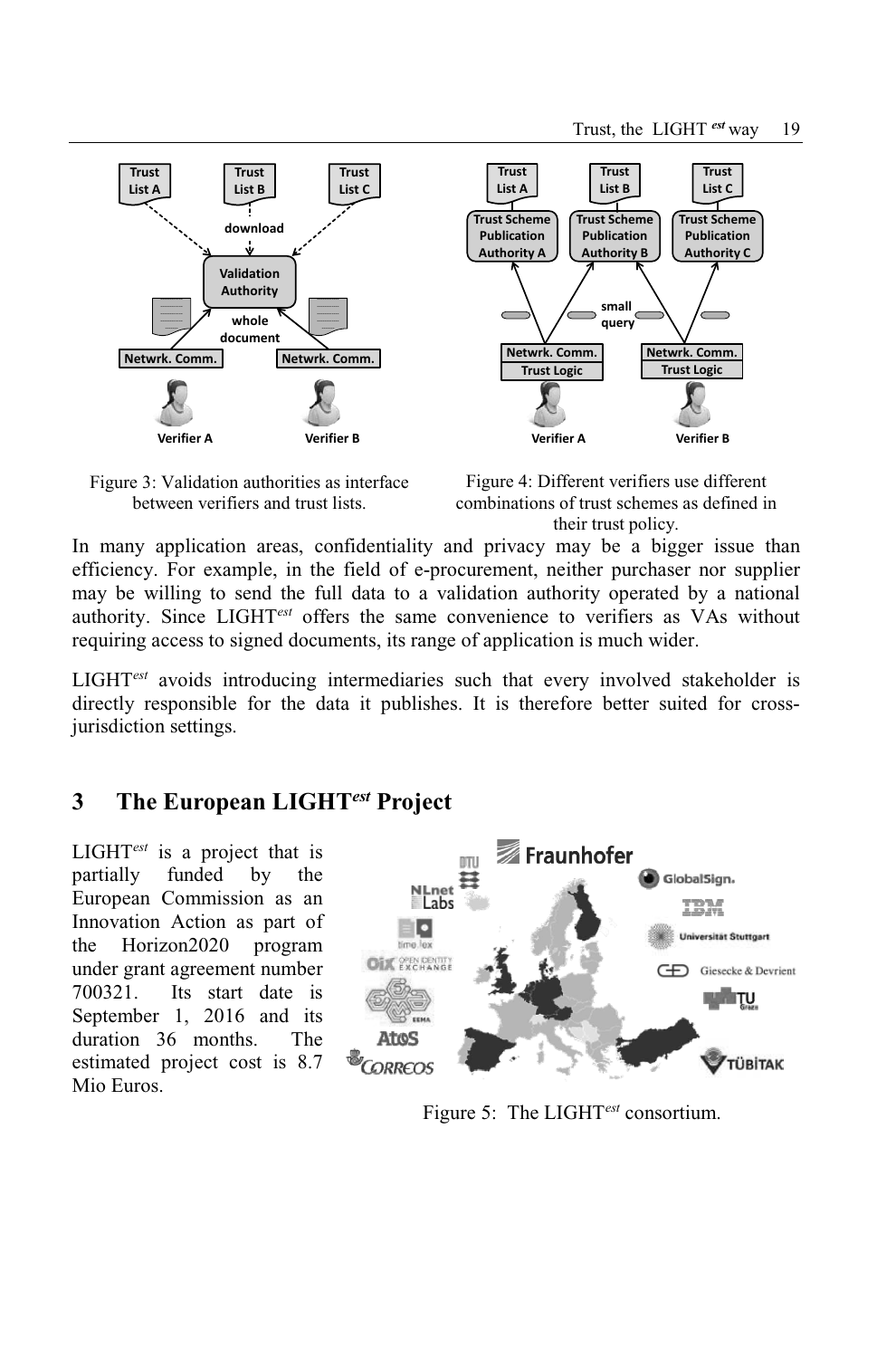The LIGHT*est* consortium is consists of 14 partners from 9 countries, namely Austria, Belgium, Denmark, Finland, Germany, Spain, The Netherlands, Turkey, and the United Kingdom. The project is coordinated by Fraunhofer. The partners are shown in Figure 5.

Our objective is to build a global infrastructure. For this reason, the consortium of the EC-funded project includes the European branches of organizations that operate globally, namely the Open Identity Exchange and GlobalSign, IBM, and G&D. Further outreach beyond Europe will be implemented through the composition of the advisory board and the associate partner program.

# **4 How LIGHT***est* **Addresses Challenges of Global Trust Management**

The following describes some major challenges of global trust management and how LIGHT*est* addresses them.

#### **4.1 Creation of a Global Trust Infrastructure at Feasible Effort**

The effort required to create a global infrastructure is enormous and in most cases well out of reach of an EC-funded project with a very limited budget. This becomes even more evident when considering some of the requirements of the infrastructure: **(i)** Global agreement on the governance of the single trust root. **(ii)** Global organization to register unique names of trust schemes. **(iii)** A highly available and efficient global infrastructure for scheme location and queries. **(iv)** Design of the necessary protocols and their international standardization. **(v)** Development and maturation of software implementations of these protocols. **(vi)** Detailed security analysis of the infrastructure and of specific software products. **(vii)** Registration of trust schemes at the global registry. **(viii)** Training of staff to operate servers that publish trust schemes.

LIGHT*est* addresses this possibly most difficult challenge through reuse of the existing Domain Name System (DNS. In particular, LIGHT*est* employs the global DNS system as-is. Only marginal additions render it usable as a global trust infrastructure. It does so by following well-established strategies of other kinds of trust management<sup>6</sup>.

#### **4.2 Global Acceptance of the Approach Beyond Europe**

A trust infrastructure that is global in a technical sense is only useful if it is actually accepted by at least the majority of stakeholders. Such a trust infrastructure needs to

<sup>6</sup> Namely, LIGHT*est* adds to an existing family of trust management approaches in the family of IETF RFCs around DANE (DNS-based Authentication of Named Entities).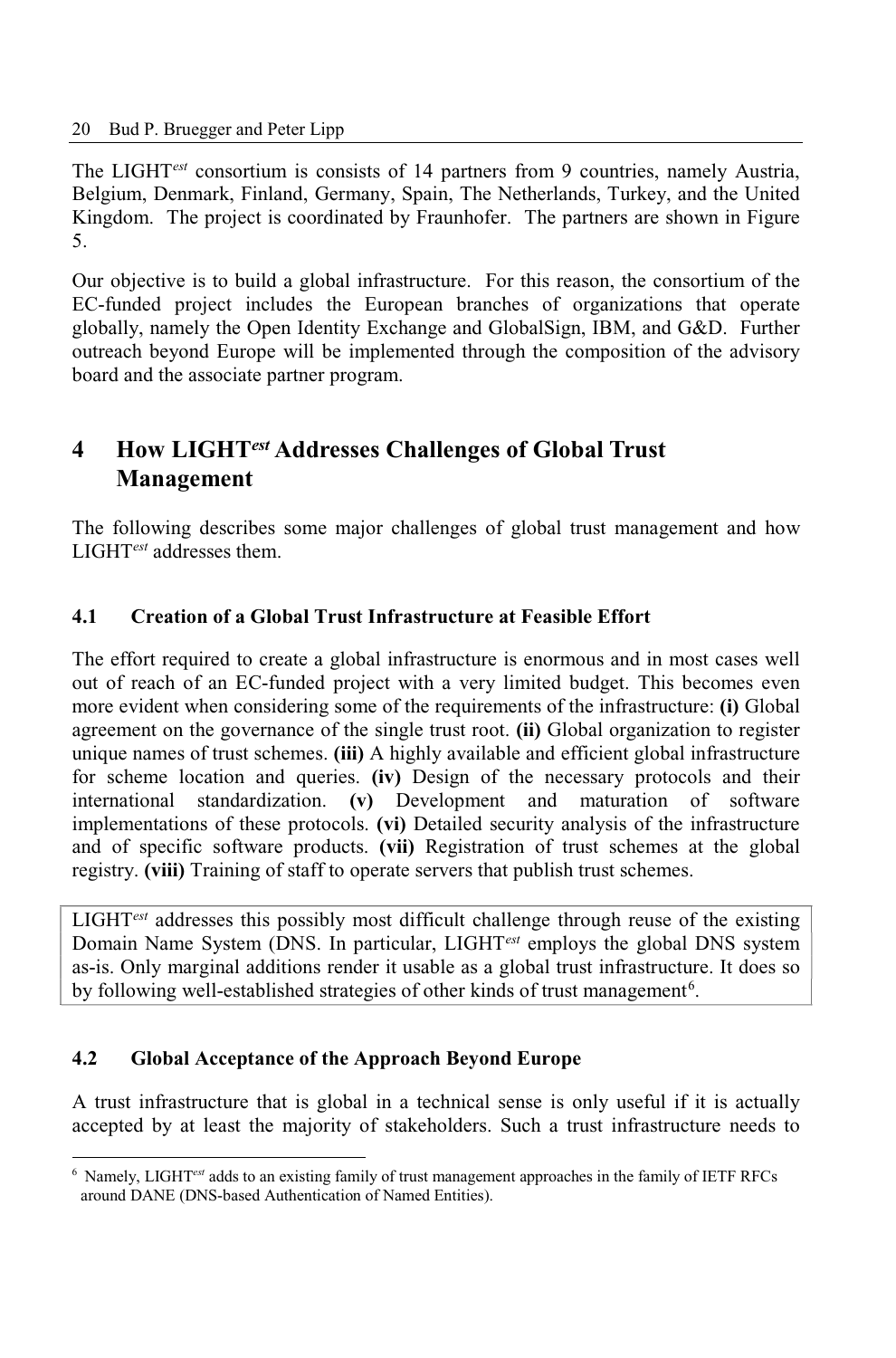support global interoperability of trust schemes and trust queries.

LIGHT*est* addresses this challenge by embedding its technical innovations into an inclusive and collaborative strategy that positions LIGHT*est* from the start as a global initiative, open to extra-European collaboration.

#### **4.3 Support for Heterogeneous Trust Models, since Homogeneous Models Fail to Scale Globally**

Most current approaches assume that all participants share a single homogeneous perception of trust. Prime examples are "circles of trust". In a global setting, this assumption fails to apply. A global infrastructure therefore has to support heterogeneous trust models where stakeholders without a common perception of trust can collaborate.

LIGHT*est* supports heterogeneous models of trust by moving the decision point for who is trusted to the verifier's trust policy. It typically selects and combines few existing large scale trust schemes (such as that of EU qualified signature) and can further personalize it with local black- and white-lists.

#### **4.4 Automatic Handling of Subsidiarity Principle in Trust Schemes**

Many existing trust schemes are constructed based on the subsidiarity principle. A global trust infrastructure must support such schemes automatically and transparent to verifiers. An example for this is the trust scheme of European qualified signatures where the European Commission uses a "*list of lists*" to delegate national portions of this trust scheme to the *trusted lists* created by Member States. While it may be easy to define hierarchical trust schemes, the challenge is to make it easy for verifiers to seamlessly follow all delegations to lower hierarchical nodes.

LIGHT*est* addresses this challenge by using the native and massively proven DNS mechanism to delegate the management of sub-domains to third parties. The mechanism can support an arbitrary depth of the hierarchy and the LIGHT*est* client libraries render the hierarchical structure of trust schemes transparent to verifiers.

#### **4.5 Access to Trust Schemes based on Human-Readable Names**

To enable non-technical decision makers understanding and authoring their trust policies, trust schemes must have globally unique but human-readable names. Accessing trust scheme data solely based on this name avoids error-prone configuration and removes significant vectors of attack. Enterprises operating on a global market have to accept signatures from customers world-wide and thus deal with a large number of trust schemes.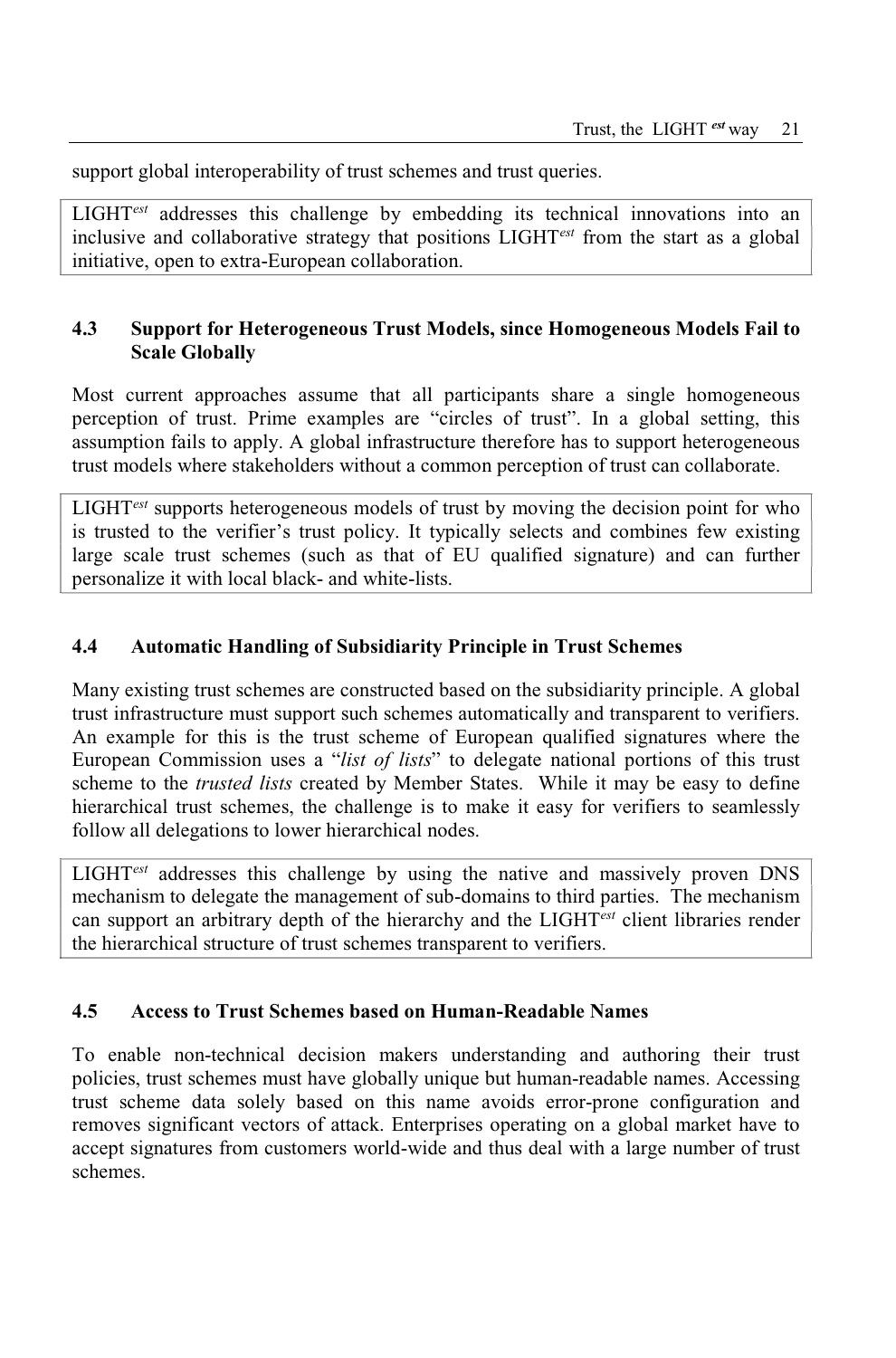Technically, the use of current trust schemes typically requires two elements: **(i)** The location from where some trust list can be downloaded and **(ii)** the certificate that has signed the trust list and is required for verification.

A manual assignment of names to location/certificate pairs during configuration of a system is highly cumbersome and error prone. A global trust infrastructure should therefore render it possible to identify trust schemes with simple names suited for use by non-technical decision makers who define the organization's trust policy. These names should directly be usable to technically access and verify the actual data of the corresponding trust scheme.

LIGHT*est* addresses this challenge by using DNS domain names to identify trust schemes. For example, the European trust scheme of qualified signatures may be named "*qualified.TRUST.ec.eu*". Here, *qualified* is the scheme name, *ec.eu* the authority responsible for the scheme, and *TRUST* a standardized constant word used across the trust infrastructure. Using the existing DNS, this name can then be used by software to locate and access the data that is contained in the named trust scheme.

### **4.6 Use of a Single Trust Root to Replace a Multitude of trust Anchors**

On a global market, automatic verification of trust requires that the certificates of all trusted scheme operators issuing trusted lists must be loaded into the configuration of the system. These certificates are required to validate that the content of the trust scheme  $(list<sup>7</sup>)$  originates from a trusted source and not from some hostile attacker.

Provisioning such trust anchors is a highly security sensitive task and an attractive attack vector. An easy solution is the use of a single trust root from which all trust is derived.

LIGHT*est* addresses this challenge by applying the existing, unique, and globally accepted trust root of the DNS. The standard mechanism of the DNS (with DNSSEC extension) allows to derive trust in trust scheme data from this single trust root and the (domain) name of the trust scheme.

#### **4.7 Integration of Multiple Types of Trust Schemes in a Single Infrastructure**

Real world trust decisions on electronic transactions typically require taking several different aspects of trust into account. A global trust infrastructure must be able to support all these aspects to avoid that verifiers need to access many different trust infrastructures and manage interoperability issues.

For example, to validate a purchase order with attached letter of credit, the following trust aspects may be involved: **(i)** Are the seals of the purchaser and bank qualified and

<sup>7</sup> While a "list" is mentioned here, the same reasoning applies also to possible Validation Authorities.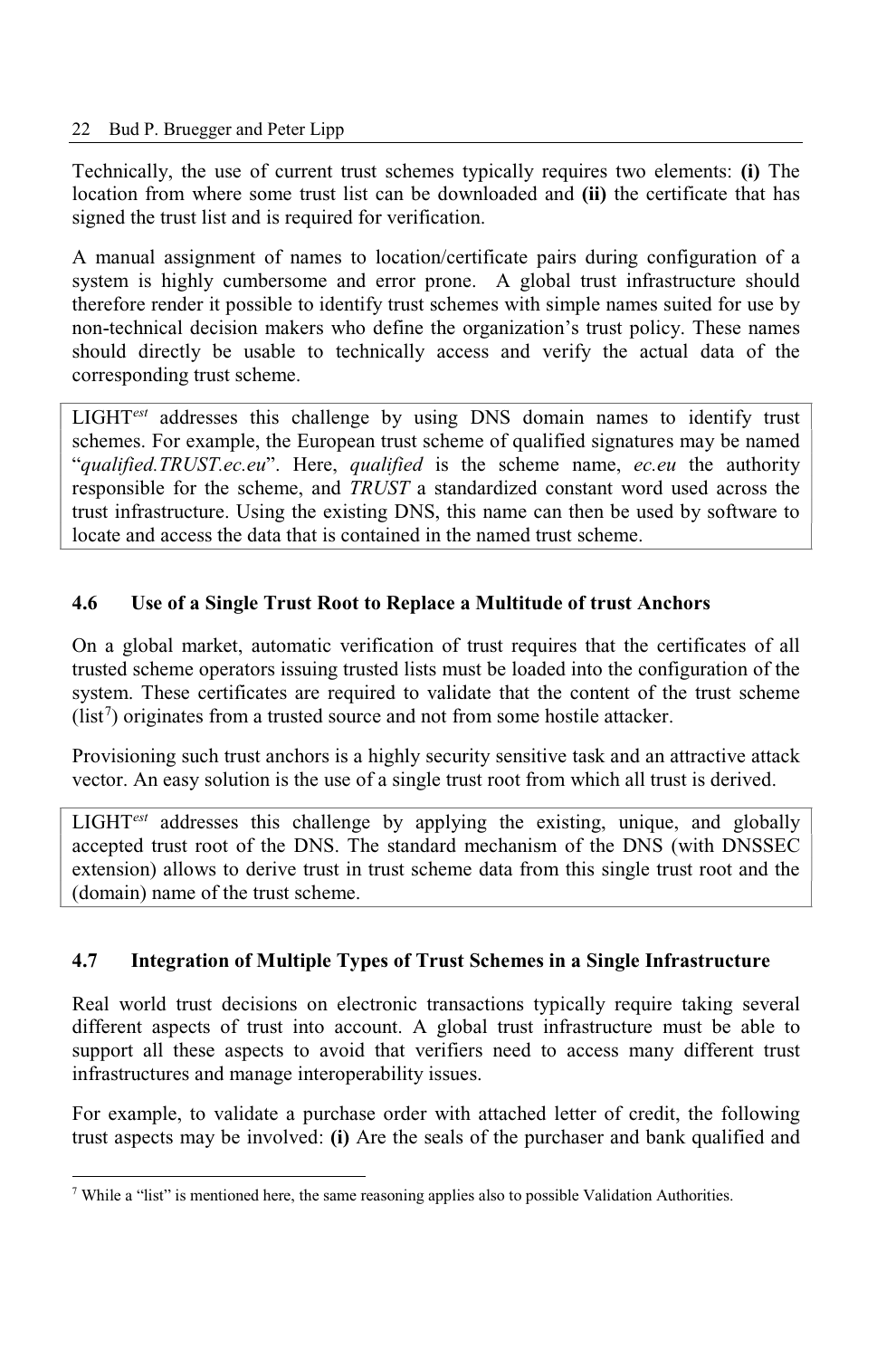thus legally valid? **(ii)** Is the capitalization of the purchaser sufficient for the total amount of the order? **(iii)** Is the bank who issued the letter of credit trusted for the amount guaranteed?

The example illustrates that this involves different authorities using different trust schemes with different levels of assurance. It is evident that requiring multiple trust infrastructures would make validation very difficult and complex and multiply the cost as well. We therefore believe that the only viable way to enable electronic transactions on the single market is the conception of a single trust infrastructure that can support arbitrary current and future trust schemes.

LIGHTest addresses this challenge by using a very generic model of trust scheme and supporting an open number of trust schemes to coexist concurrently.

# **5 The LIGHT***est* **Reference Architecture**

Figure 6 shows the LIGHT*est* reference architecture with all the major software components. It illustrates how a verifier can validate a received electronic transaction based on her individual trust policy and queries to the LIGHT*est* reference trust infrastructure.

Verifiers use Policy Authoring and Visualization Tools to state their individual trust policy. These tools support non-technical decision makers understanding and creating trust policies that can be applied by the Automatic Trust Verifier component (ATV).

In a cross-jurisdiction setting, different trust schemes are used to describe conceptually equivalent aspects. To make it easy to verifiers, Trust Translation Authorities (TTAs), provide the necessary translation data to map the levels of assurance of the foreign trust scheme to its equivalent in the domestic trust scheme. For example, an American authentication security of Level 3 could be mapped to the eIDAS level *substantial*.

Very often, data records that compose an electronic transaction are not directly signed by the legal entity responsible for it (e.g., using a company seal), but by a natural person that acts as an authorized representative for the former based on a delegation. The architecture therefore foresees the component of Delegation Publishers (DPs) that permit verifiers to query delegations and mandates.

All server components are implemented as DNS name servers. Organizations intended to publish trust schemes, translations schemes, and/or delegations can reuse their existing DNS servers (with security extension) or the existing outsourcing of this functionality.

In the same way as the DANE (DNS-based Authentication of Named Entities) standard [rfc7671] uses the DNS security extension to derive trust in TLS server certificates, LIGHT*est* derives trust in trust scheme, translation, and delegation data. Chains of trust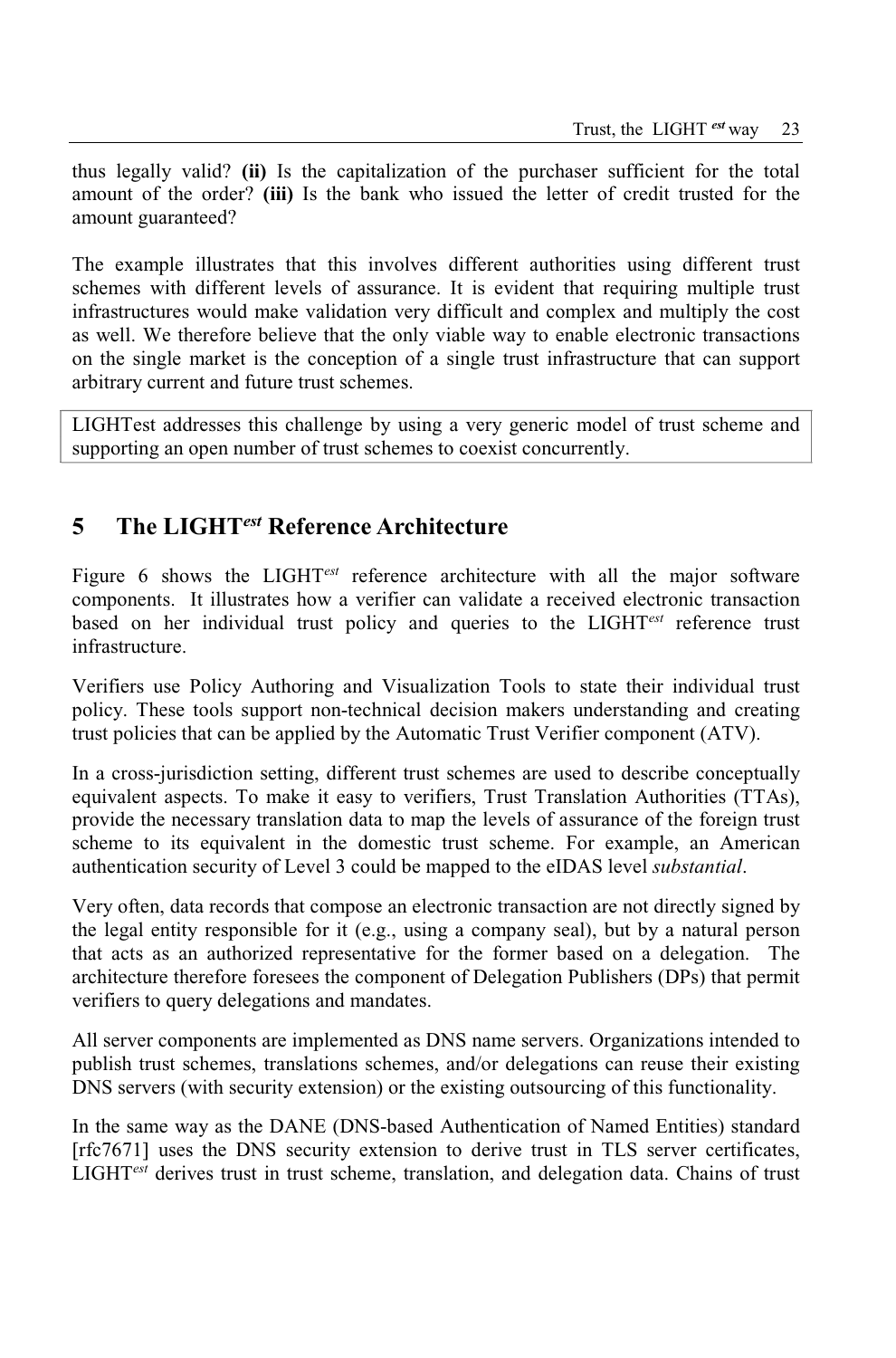can be stored as receipts that can be validated at a later point in time.



Figure 6: The LIGHT*est* Reference Architecture.

### **6 The LIGHT***est* **Pilot Applications**

Two pilots to demonstrate LIGHT*est* in an operational environment. They demonstrate the ease of integration of LIGHT*est* components in existing systems and the benefits provided by the LIGHT*est* functionality in real world usage scenarios.

One pilot uses LIGHT*est* for all trust management in the cloud-based e-Correos platform that provides trustworthy communication services to citizens and businesses at a national scale. The other pilot focuses on e-invoicing in the OpenPePPOL [Ope]environment to establish trust in the various signatories and demonstrate the delegation-enabling of applications through LIGHT*est* .

### **7 The LIGHT***est* **Approach for Going Global**

To achieve acceptance also beyond Europe, as is necessary for a truly global trust infrastructure, LIGHT*est* uses an open and inclusive process that involves as much as possible also non-European stakeholders:

**(i)** LIGHT*est* considers also extra-European existing schemes in its inventories and attempts to assess also the requirements of non-European stakeholders. **(ii)** LIGHT*est*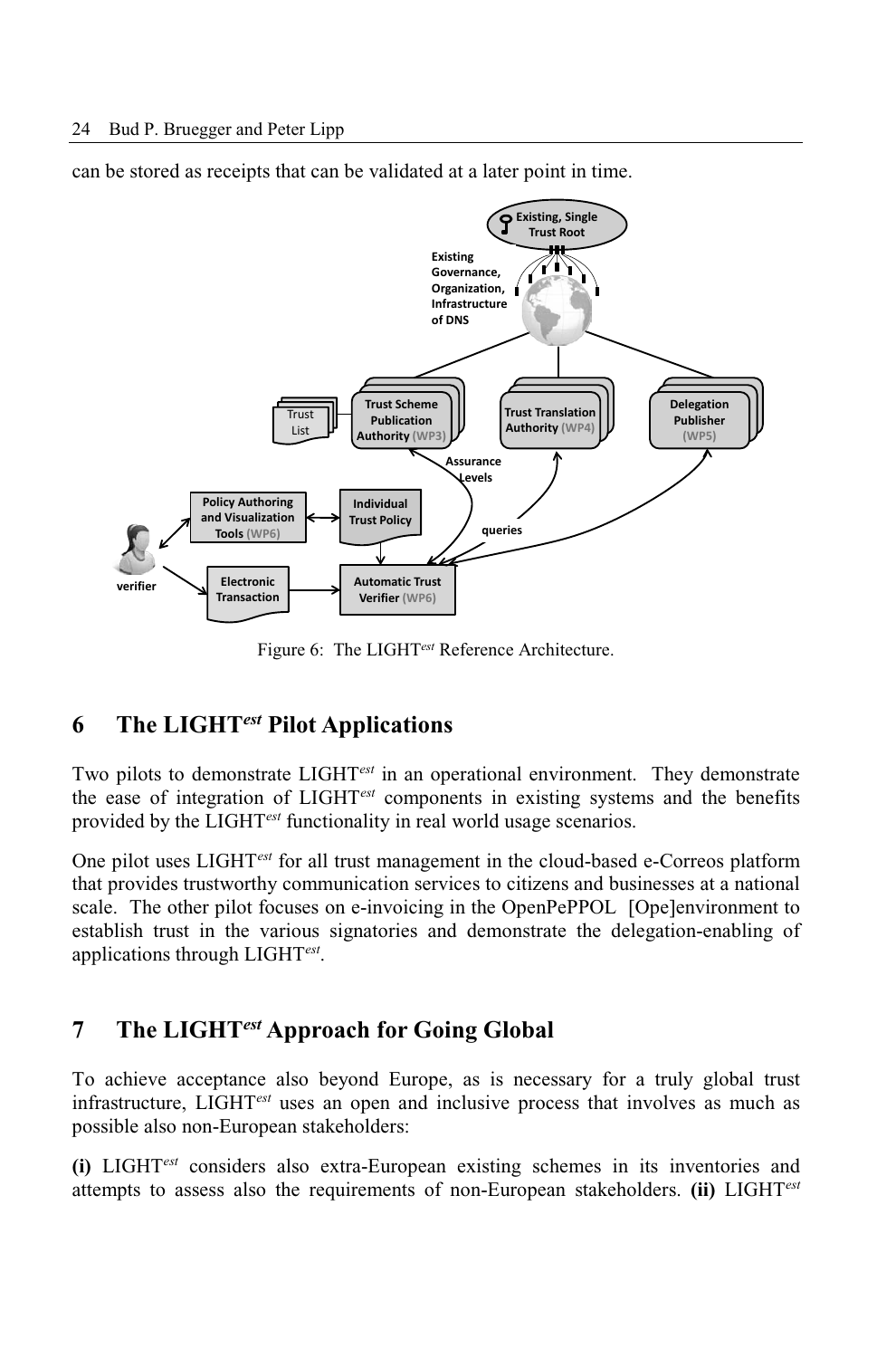encourages participation of non-European stakeholders through global players in the consortium, the advisory board, and an associate partner program. **(iii)** LIGHT*est* attempts international standardization of key elements, for example in the IETF. This process is by definition open to stakeholders world-wide. **(iv)** All DNS-related key components of LIGHT*est* will be open source. The developed code will be hosted on an existing project portal such as Joinup, inviting contributions from outside the project from the beginning.

To support building up a global community, LIGHT*est* applies a community-based dissemination strategy. For this purpose, a community is built around a vision of *universal, global, and interoperable trust management through the single standard solution offered by LIGHTest .* This vision can be shared by stakeholders with different and potentially competing economic interests and is supported by the fact that the growth of the community in support of this vision will benefit every single member.

To achieve the above objectives, communication activities are integrated in a systematic strategy of community building. The big difference between community-based, and the "standard" dissemination strategies of projects lies in the amplification factor. In "standard" dissemination, the effort is carried solely by the project partners and is therefore necessarily limited, for example compared to global ambitions. In contrast, a community-based approach empowers project-external community members to disseminate the community's vision independently of the project and without funding through the project. In the ideal case, a vision can "go viral". This approach can adapt the dissemination to local languages and cultural settings, exploit opportunities that project partners could not possibly know about, and can access additional funding sources and support in other parts of the world.

### **8 Conclusions**

This paper has described the major characteristics of the EC-funded LIGHT*est* project. It promises a high impact through its wide range of applicability, its flexible support for a variety of trust schemes and trust aspects, and its global design both technically and through its planned community. The far-reaching use of the existing, globally implemented domain name system makes a global roll out at all possible. The use of the single trust root of the DNS is a key for real-world usability of the infrastructure.

While the partial funding by the European Commission is limited to its Consortium, LIGHT*est* plans to build up a global community that promotes the implementation of the global trust infrastructure well beyond Europe. International standardization and the planned availability of open source implementations of all necessary components facilitates large-scale uptake.

The LIGHT*est* project invites all interested parties, including non-European stakeholders, to participate in various ways in the project. Possibilities include contribution of one's